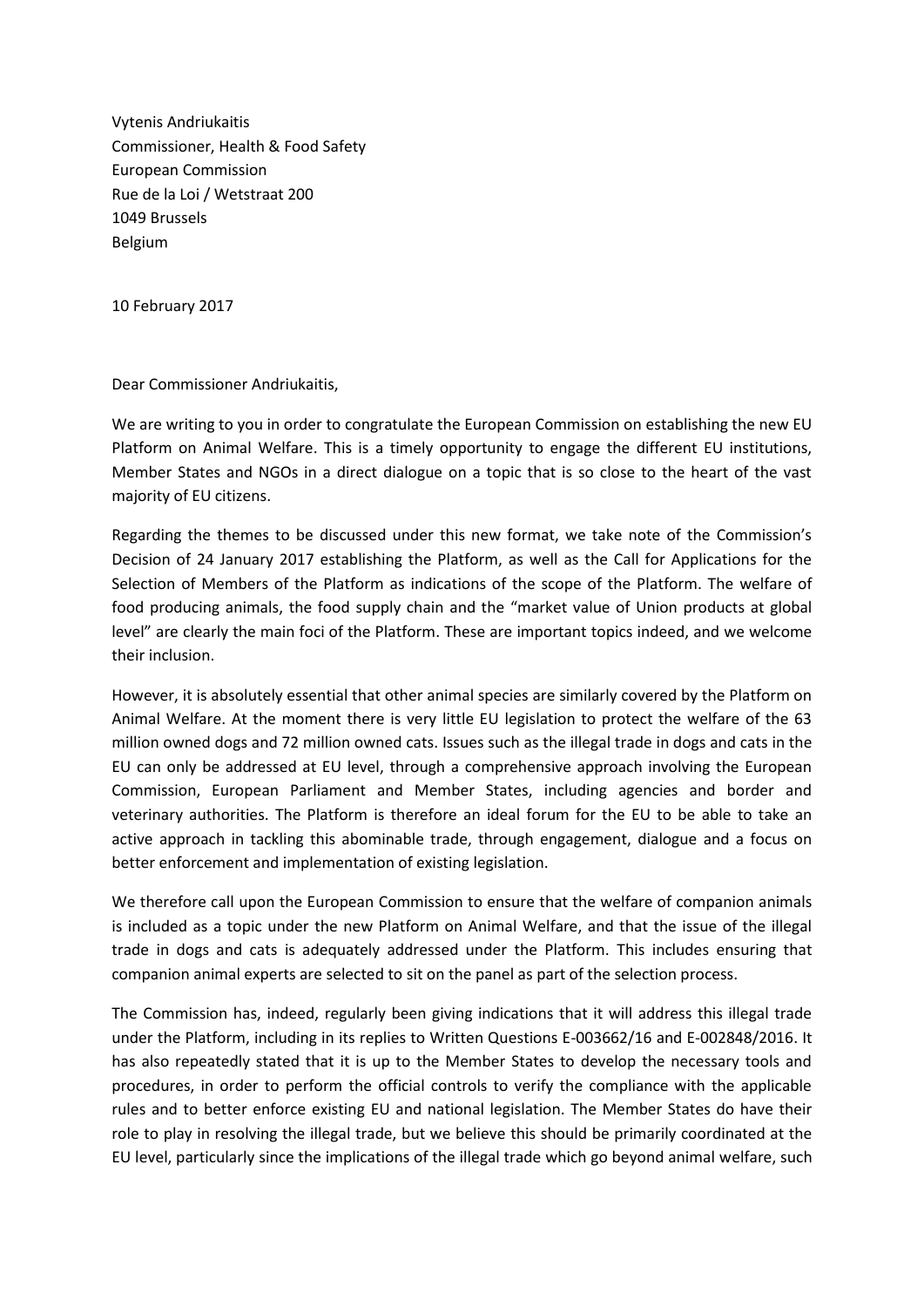as risks to public health, consumer protection and the smooth functioning of the EU internal market, have no national boundaries.

We trust that you will take the appropriate steps to ensure that the welfare of companion animals is included as a thematic issue under of the Platform on Animal Welfare. This is an ideal opportunity to address the illegal trade in dogs and cats, and to make the important step towards ensuring that the European Union adequately protects the millions of companion animals whose welfare is so close to the hearts of the Union's citizens.

Yours sincerely,

Marlene Mizzi (S&D, Malta) Isabella Adinolfi (EFDD, Italy) Petras Auštrevičius (ALDE, Lithuania) Georges Bach (EPP, Luxembourg) Brando Benifei (S&D, Italy) Mark Demesmaeker (ECR, Belgium) Isabella De Monte (S&D, Italy) Anneliese Dodds (S&D, United Kingdom) Stefan Eck (GUE/NGL, Germany) Jill Evans (Greens/EFA, United Kingdom) Jacqueline Foster (ECR, United Kingdom) Julie Girling (ECR, United Kingdom) Michela Giuffrida (S&D, Italy) Jytte Guteland (S&D, Sweden) Anja Hazekamp (GUE/NGL, Netherlands) Alex Mayer (S&D, United Kingdom) Maria Noichl (S&D, Germany) Younous Omarjee (GUE/NGL, France) Pavel Poc (S&D, Czech Republic)